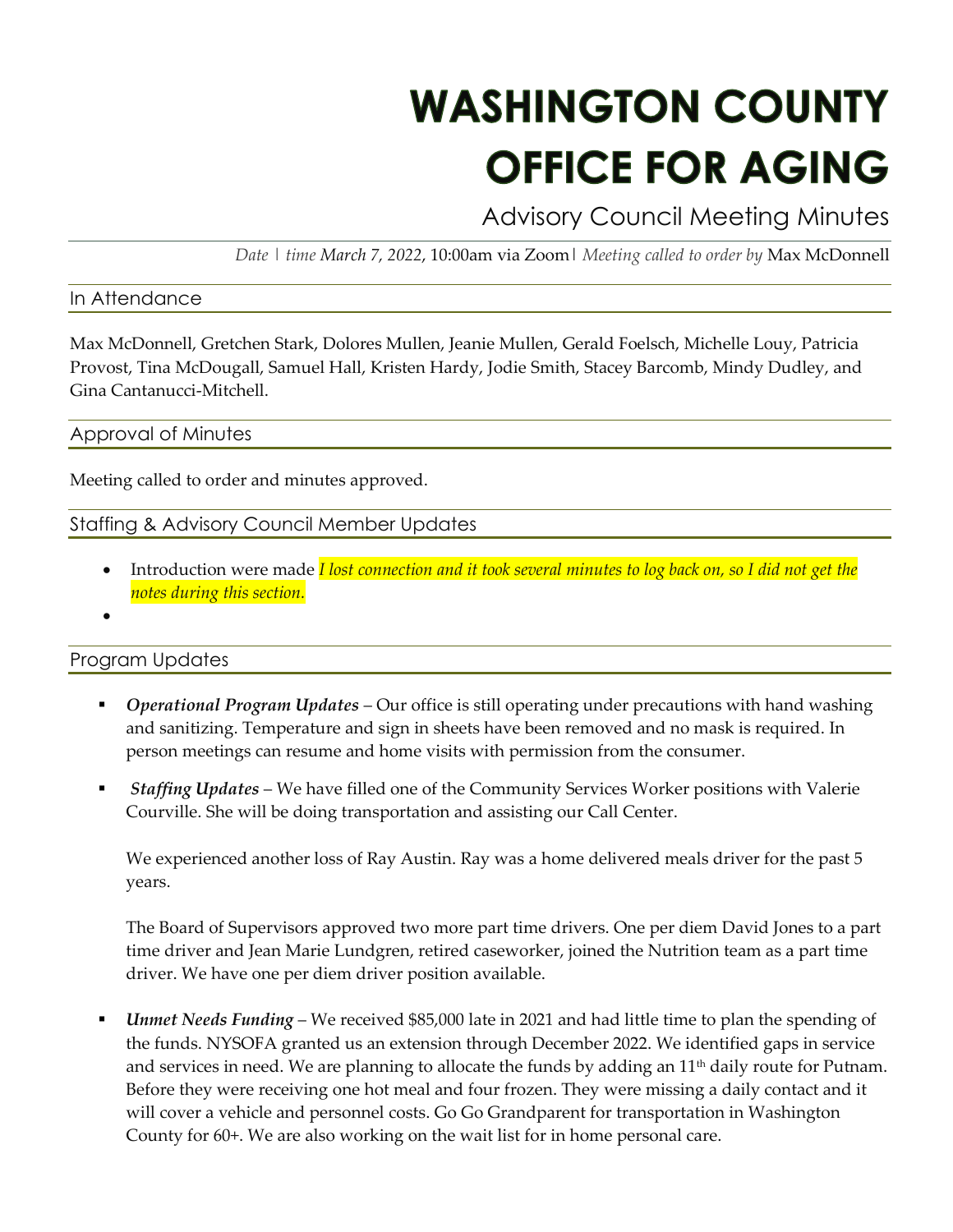- *Go Go Grandparent*  We went live in January for the Go Go Grandparent program, is expected to end on March 31<sup>st</sup>. Approval from the board, allowed us to extend the contract until March 21, 2023. We have had a couple of bumps in the road. A gentleman needing dialysis and Uber and Lift can deny a transport so one step to resolving was to add a taxicab. We have served six individuals at this time, and we are gong to stick with the pilot program at this time to give it time and make sure it works for our needs.
- **Public Information Updater-** We are changing the quarterly Senior Times newspaper. Our contract expired with Manchester Newspaper, and we are currently seeking three quates. We are hoping to incorporate our Senior Times with our monthly mailing. We are also going to change the name and are taking suggestion on names to incorporate all ages and populations. Contact Gina or Mindy with any name suggestions.
- *NYSOFA Senior of the Year* Gina announced the results from the voting for the NYSOFA Senior of the year. Debbie Beahan of Hudson Falls. Debbie was contacted and accepted. We are still in the process of contacting the second individual. We have a runner up if for some reason this person does not accept.

We are accepting nominations for next year. We would also like to know your thoughts about if a person receives more than one nomination, would you prefer them to be kept separate or combine them into one nomination. It was agreed to combine them together and include how many nominations the person received. Gina reviewed the nomination and voting process for the new members.

## Action Items

- We vote each year for the Advisory Council officers. The vote has delayed due to not having a quorum. At today's meeting we have a quorum and voted on officers. Max McDonnell was nominated for president. Gerald Foelsch was nominated for vice president. No other nominations were received and both Max and Gerald accepted the positions. All were in favor.
- Senior Picnic we are not sure if we will be able to have this large-scale event this year. We have close to four hundred participants, and it has been at the Washington County Fairgrounds. We hope if we have it this year it can be at the fairgrounds again. Gina asked the council their thoughts on the date. Dolores suggested later in July because of the fair and it is hotter in August. Gina will check the availability and let everyone know the dates the fairgrounds it available. Max suggested July  $2<sup>nd</sup>$  or third.

*Update: The only date that was available was July 22nd and we still have not received approval from the board.* 

- In person Advisory Council meetings
	- o June 6, 2022 Kingsbury/Fort Edward Area Senior Center 78 Oak St. Hudson Falls
	- o September 12, 2022 Gina will explore options
	- o December 5, 2022 Washington County Building 383 Broadway Fort Edward